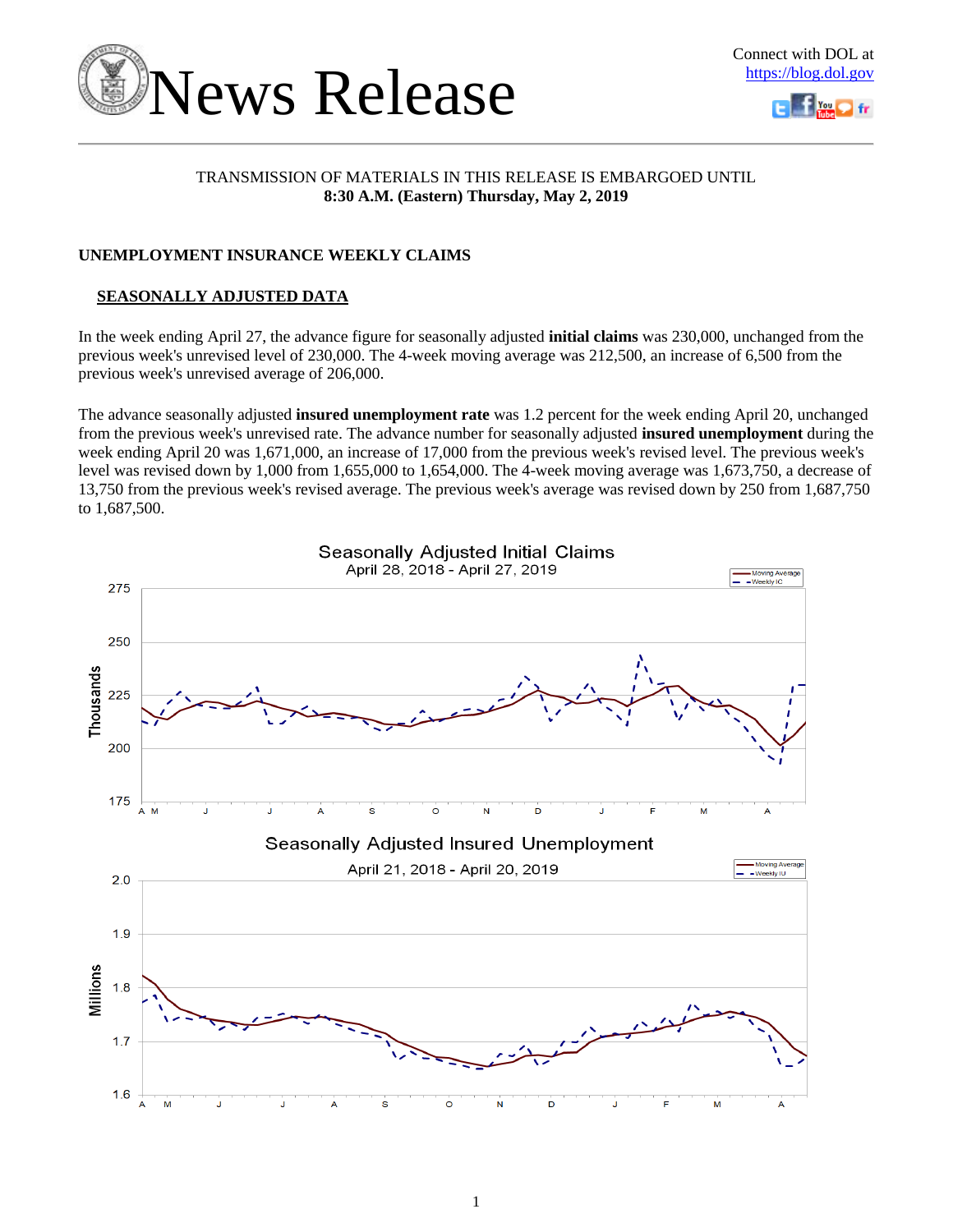### **UNADJUSTED DATA**

The advance number of actual initial claims under state programs, unadjusted, totaled 204,035 in the week ending April 27, a decrease of 7,759 (or -3.7 percent) from the previous week. The seasonal factors had expected a decrease of 6,914 (or -3.3 percent) from the previous week. There were 186,451 initial claims in the comparable week in 2018.

The advance unadjusted insured unemployment rate was 1.1 percent during the week ending April 20, a decrease of 0.1 percentage point from the prior week. The advance unadjusted number for persons claiming UI benefits in state programs totaled 1,647,464, a decrease of 56,133 (or -3.3 percent) from the preceding week. The seasonal factors had expected a decrease of 72,775 (or -4.3 percent) from the previous week. A year earlier the rate was 1.2 percent and the volume was 1,738,881.



The total number of people claiming benefits in all programs for the week ending April 13 was 1,731,156, a decrease of 26,708 from the previous week. There were 1,896,716 persons claiming benefits in all programs in the comparable week in 2018.

No state was triggered "on" the Extended Benefits program during the week ending April 13.

Initial claims for UI benefits filed by former Federal civilian employees totaled 533 in the week ending April 20, a decrease of 39 from the prior week. There were 460 initial claims filed by newly discharged veterans, a decrease of 66 from the preceding week.

There were 9,224 former Federal civilian employees claiming UI benefits for the week ending April 13, an increase of 104 from the previous week. Newly discharged veterans claiming benefits totaled 5,745, a decrease of 92 from the prior week.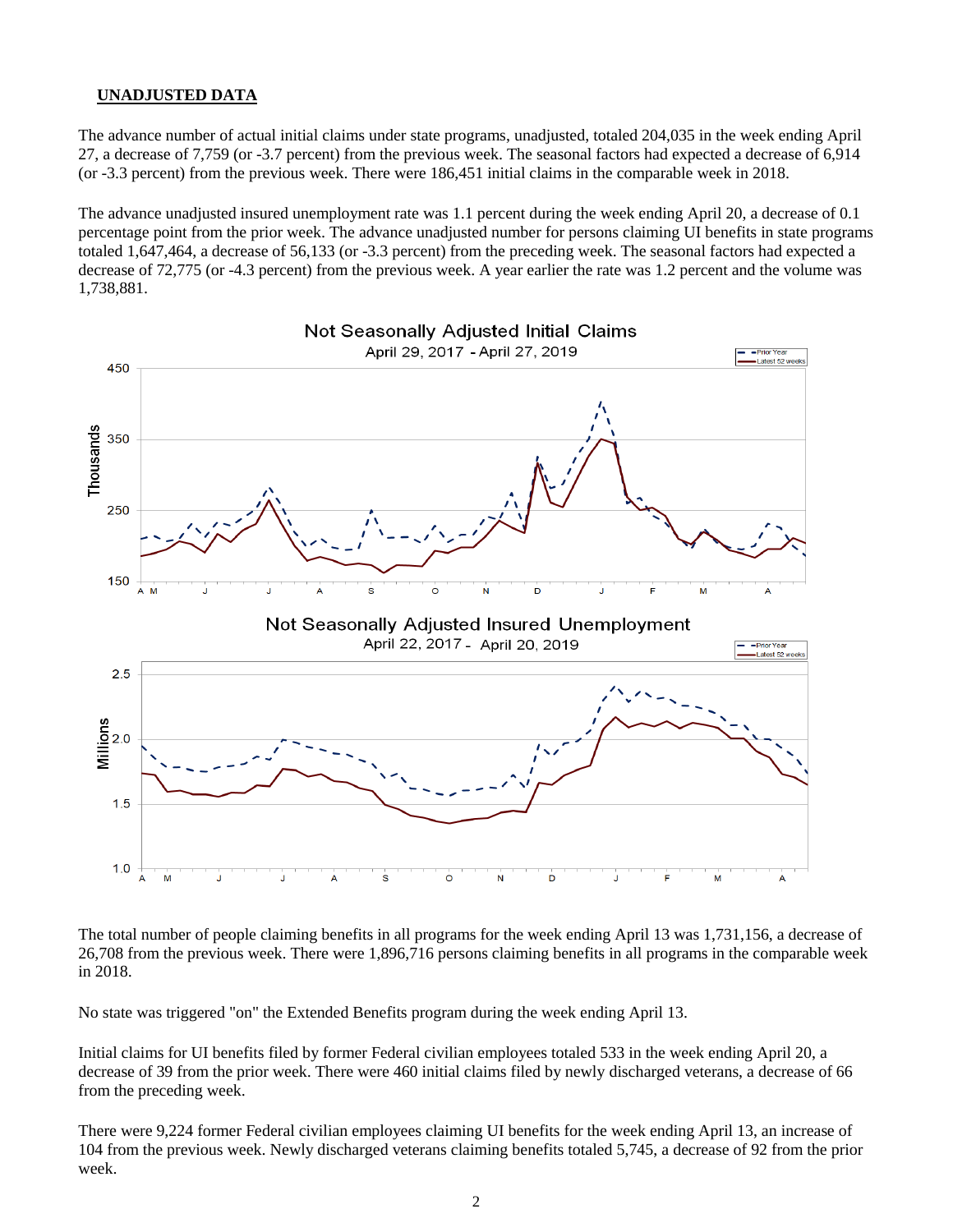The highest insured unemployment rates in the week ending April 13 were in Alaska (2.5), California (2.1), Connecticut (2.1), New Jersey (2.1), Illinois (1.8), Massachusetts (1.7), Montana (1.7), Pennsylvania (1.7), Puerto Rico (1.7), and Rhode Island (1.7).

The largest increases in initial claims for the week ending April 20 were in Massachusetts (+6,811), California (+4,471), Connecticut (+4,008), New Jersey (+3,096), and Rhode Island (+2,833), while the largest decreases were in Texas (-2,429), Washington (-1,191), Michigan (-737), Georgia (-593), and Arizona (-518).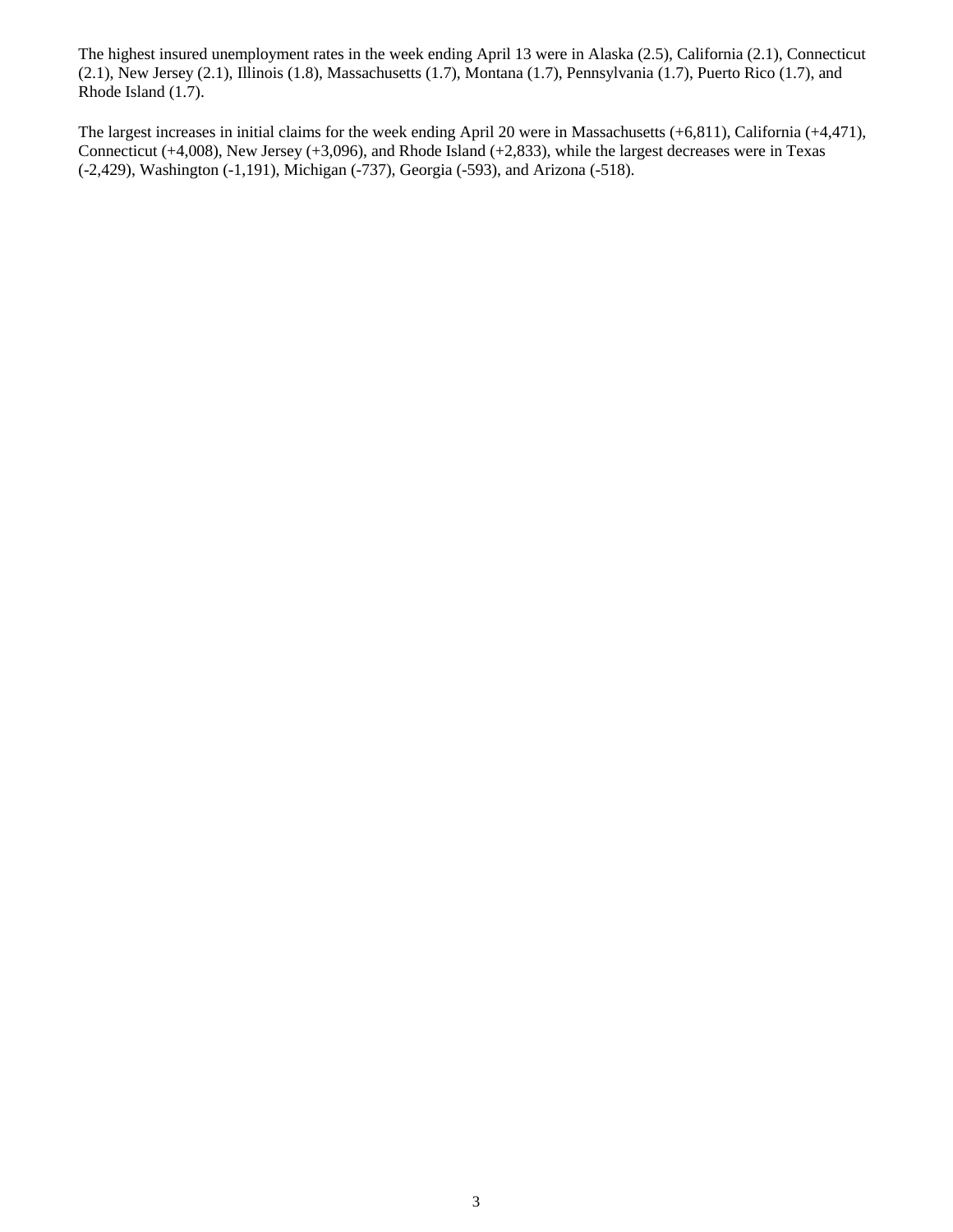### UNEMPLOYMENT INSURANCE DATA FOR REGULAR STATE PROGRAMS

| <b>WEEK ENDING</b>                  | April 27  | April 20  | <b>Change</b> | April 13  | <b>Prior Year</b> <sup>1</sup> |
|-------------------------------------|-----------|-----------|---------------|-----------|--------------------------------|
| Initial Claims (SA)                 | 230,000   | 230,000   | $\theta$      | 193,000   | 213,000                        |
| Initial Claims (NSA)                | 204,035   | 211,794   | $-7.759$      | 196,397   | 186,451                        |
| 4-Wk Moving Average (SA)            | 212,500   | 206,000   | $+6,500$      | 201,500   | 219,250                        |
| <b>WEEK ENDING</b>                  | April 20  | April 13  | <b>Change</b> | April 6   | <b>Prior Year</b> <sup>1</sup> |
| Insured Unemployment (SA)           | 1,671,000 | 1,654,000 | $+17,000$     | 1,654,000 | 1,773,000                      |
| Insured Unemployment (NSA)          | 1,647,464 | 1,703,597 | $-56,133$     | 1,730,199 | 1,738,881                      |
| 4-Wk Moving Average (SA)            | 1,673,750 | 1,687,500 | $-13,750$     | 1,712,750 | 1,823,750                      |
| Insured Unemployment Rate $(SA)^2$  | 1.2%      | 1.2%      | 0.0           | 1.2%      | 1.3%                           |
| Insured Unemployment Rate $(NSA)^2$ | 1.1%      | 1.2%      | $-0.1$        | 1.2%      | 1.2%                           |

# INITIAL CLAIMS FILED IN FEDERAL PROGRAMS (UNADJUSTED)

| <b>WEEK ENDING</b>              | April 20 | April 13 | <b>Change</b> | <b>Prior Year</b> |
|---------------------------------|----------|----------|---------------|-------------------|
| Federal Employees (UCFE)        |          |          | $-39$         | 568               |
| Newly Discharged Veterans (UCX) | 460      | 526      | -66           | 543               |

# PERSONS CLAIMING UI BENEFITS IN ALL PROGRAMS (UNADJUSTED)

| <b>WEEK ENDING</b>                     | April 13  | April 6   | <b>Change</b> | <b>Prior Year</b> <sup>1</sup> |
|----------------------------------------|-----------|-----------|---------------|--------------------------------|
| <b>Regular State</b>                   | 1,700,710 | 1,727,352 | $-26,642$     | 1,862,865                      |
| <b>Federal Employees</b>               | 9,224     | 9,120     | $+104$        | 9,685                          |
| <b>Newly Discharged Veterans</b>       | 5,745     | 5,837     | $-92$         | 7,830                          |
| Extended Benefits <sup>3</sup>         |           |           |               | 375                            |
| State Additional Benefits <sup>4</sup> | 6.005     | 6,088     | -83           | 7,194                          |
| STC / Workshare <sup>5</sup>           | 9,472     | 9.467     | $+5$          | 8,767                          |
| <b>TOTAL</b>                           | 1,731,156 | 1,757,864 | $-26.708$     | 1,896,716                      |

# FOOTNOTES

SA - Seasonally Adjusted Data, NSA - Not Seasonally Adjusted Data

- 1. Prior year is comparable to most recent data.
- 2. Most recent week used covered employment of 143,629,179 as denominator.
- 3. Information on the EB program can be found here: [EB Program information](https://oui.doleta.gov/unemploy/extenben.asp)
- 4. Some states maintain additional benefit programs for those claimants who exhaust regular, extended and emergency benefits. Information on states that participate, and the extent of benefits paid, can be found starting on page 4-5 of this link: [Extensions](http://oui.doleta.gov/unemploy/pdf/uilawcompar/2010/special.pdf)  [and Special Programs PDF](http://oui.doleta.gov/unemploy/pdf/uilawcompar/2010/special.pdf)
- 5. Information on STC/Worksharing can be found starting on page 4-9 of the following link: [Extensions and Special Programs](http://oui.doleta.gov/unemploy/pdf/uilawcompar/2010/special.pdf)  [PDF](http://oui.doleta.gov/unemploy/pdf/uilawcompar/2010/special.pdf)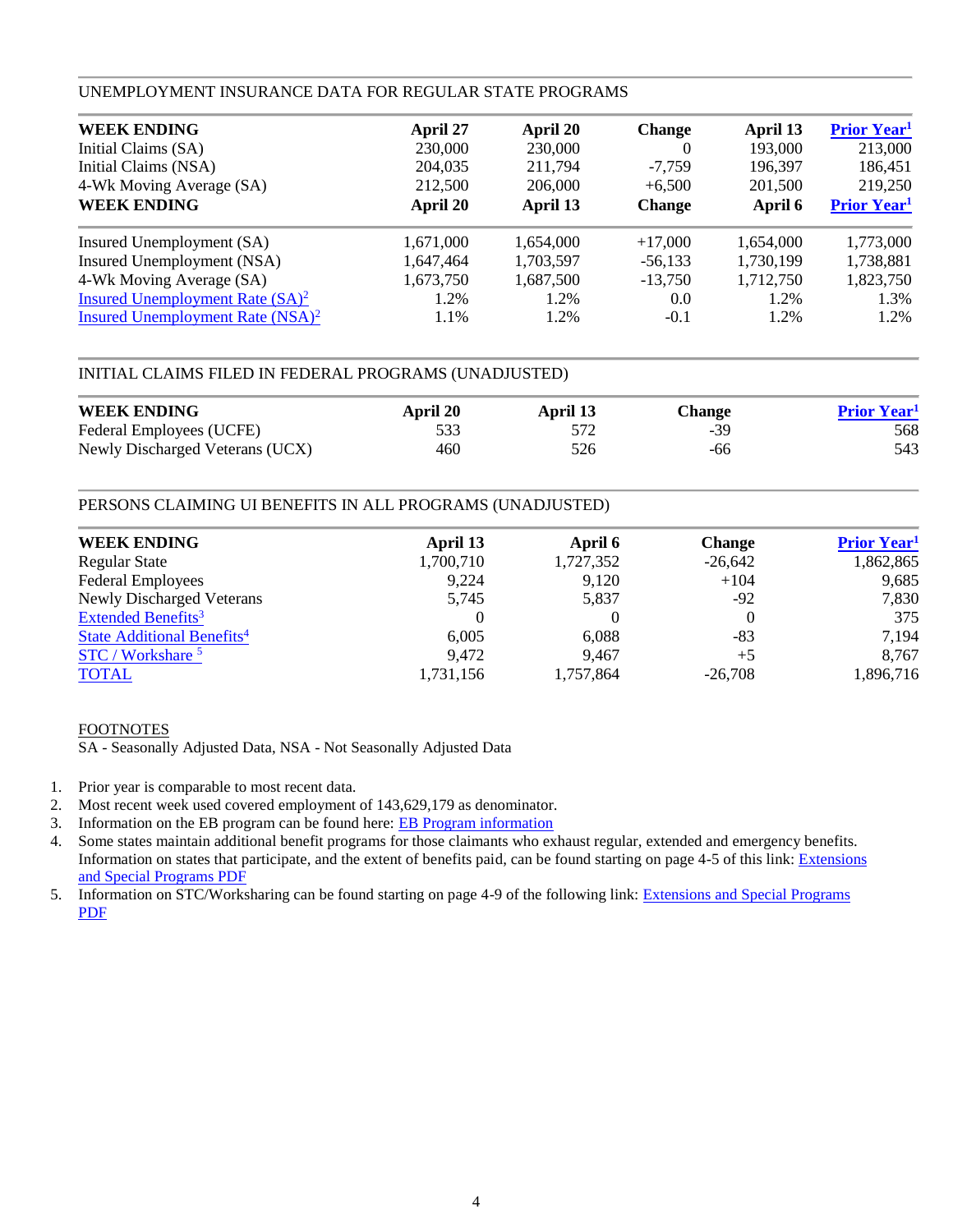# Advance State Claims - Not Seasonally Adjusted

|                      |         | Initial Claims Filed During Week Ended April 27 |          | Insured Unemployment For Week Ended April 20 |           |           |  |
|----------------------|---------|-------------------------------------------------|----------|----------------------------------------------|-----------|-----------|--|
| <b>STATE</b>         | Advance | Prior Wk                                        | Change   | Advance                                      | Prior Wk  | Change    |  |
| Alabama              | 1,759   | 1,935                                           | $-176$   | 13,514                                       | 13,870    | $-356$    |  |
| Alaska               | 1,140   | 862                                             | 278      | 7,497                                        | 7,792     | $-295$    |  |
| Arizona              | 4,804   | 5,330                                           | $-526$   | 20,219                                       | 21,027    | $-808$    |  |
| Arkansas             | 1,196   | 1,413                                           | $-217$   | 8,889                                        | 9,669     | $-780$    |  |
| California           | 41,169  | 43,900                                          | $-2,731$ | 340,290                                      | 361,762   | $-21,472$ |  |
| Colorado             | 1,955   | 1,989                                           | $-34$    | 18,773                                       | 19,035    | $-262$    |  |
| Connecticut          | 5,699   | 7,462                                           | $-1,763$ | 40,375                                       | 34,116    | 6,259     |  |
| Delaware             | 1,113   | 353                                             | 760      | 4,335                                        | 4,270     | 65        |  |
| District of Columbia |         | 409                                             | 31       |                                              |           | $-246$    |  |
|                      | 440     |                                                 |          | 6,379                                        | 6,625     |           |  |
| Florida              | 5,734   | 5,911                                           | $-177$   | 29,910                                       | 33,688    | $-3,778$  |  |
| Georgia              | 4,274   | 4,655                                           | $-381$   | 23,030                                       | 23,737    | $-707$    |  |
| Hawaii               | 1,307   | 989                                             | 318      | 6,864                                        | 6,276     | 588       |  |
| Idaho                | 710     | 917                                             | $-207$   | 5,447                                        | 6,070     | $-623$    |  |
| Illinois             | 7,403   | 8,141                                           | $-738$   | 94,707                                       | 105,530   | $-10,823$ |  |
| Indiana              | 2,323   | 2,719                                           | $-396$   | 16,622                                       | 16,019    | 603       |  |
| Iowa                 | 2,164   | 1,823                                           | 341      | 16,231                                       | 18,430    | $-2,199$  |  |
| Kansas               | 1,311   | 1,167                                           | 144      | 7,651                                        | 7,767     | $-116$    |  |
| Kentucky             | 1,656   | 1,983                                           | $-327$   | 15,072                                       | 17,427    | $-2,355$  |  |
| Louisiana            | 1,833   | 1,593                                           | 240      | 11,415                                       | 13,218    | $-1,803$  |  |
| Maine                | 708     | 688                                             | 20       | 6,919                                        | 6,947     | $-28$     |  |
| Maryland             | 2,433   | 3,257                                           | $-824$   | 24,066                                       | 24,780    | $-714$    |  |
| Massachusetts        | 4,575   | 11,276                                          | $-6,701$ | 62,553                                       | 59,708    | 2,845     |  |
| Michigan             | 4,592   | 4,842                                           | $-250$   | 50,046                                       | 62,658    | $-12,612$ |  |
| Minnesota            | 2,778   | 3,123                                           | $-345$   | 43,956                                       | 46,356    | $-2,400$  |  |
| Mississippi          | 1,534   | 872                                             | 662      | 5,826                                        | 6,641     | $-815$    |  |
| Missouri             | 2,309   | 2,381                                           | $-72$    | 16,609                                       | 17,337    | $-728$    |  |
| Montana              | 854     | 767                                             | 87       | 6,685                                        | 7,558     | $-873$    |  |
| Nebraska             | 499     | 758                                             | $-259$   | 3,589                                        | 3,822     | $-233$    |  |
| Nevada               | 2,286   | 2,660                                           | $-374$   | 17,274                                       | 17,599    | $-325$    |  |
| New Hampshire        | 832     | 474                                             | 358      | 3,309                                        | 3,651     | $-342$    |  |
| New Jersey           | 13,701  | 10,737                                          | 2,964    | 87,258                                       | 84,194    | 3,064     |  |
| New Mexico           | 685     | 687                                             | $-2$     | 8,678                                        | 8,908     | $-230$    |  |
| New York             | 18,685  | 12,048                                          | 6,637    | 128,770                                      | 126,256   | 2,514     |  |
| North Carolina       | 2,695   | 2,657                                           | 38       | 17,356                                       | 18,705    | $-1,349$  |  |
|                      | 370     |                                                 |          |                                              |           |           |  |
| North Dakota         |         | 217                                             | 153      | 3,583                                        | 3,757     | $-174$    |  |
| Ohio                 | 5,631   | 6,076                                           | $-445$   | 48,508                                       | 51,094    | $-2,586$  |  |
| Oklahoma             | 1,690   | 2,037                                           | $-347$   | 13,100                                       | 13,531    | $-431$    |  |
| Oregon               | 3,270   | 4,021                                           | $-751$   | 26,833                                       | 27,923    | $-1,090$  |  |
| Pennsylvania         | 11,815  | 12,458                                          | $-643$   | 94,877                                       | 100,301   | $-5,424$  |  |
| Puerto Rico          | 1,233   | 1,044                                           | 189      | 13,214                                       | 13,900    | $-686$    |  |
| Rhode Island         | 1,123   | 3,584                                           | $-2,461$ | 9,891                                        | 8,010     | 1,881     |  |
| South Carolina       | 2,039   | 1,871                                           | 168      | 13,264                                       | 13,119    | 145       |  |
| South Dakota         | 109     | 179                                             | $-70$    | 1,612                                        | 1,955     | $-343$    |  |
| Tennessee            | 2,022   | 1,961                                           | 61       | 13,698                                       | 15,172    | $-1,474$  |  |
| Texas                | 12,041  | 11,439                                          | 602      | 111,240                                      | 107,033   | 4,207     |  |
| Utah                 | 1,038   | 1,103                                           | $-65$    | 7,751                                        | 8,146     | $-395$    |  |
| Vermont              | 650     | 944                                             | $-294$   | 4,652                                        | 4,399     | 253       |  |
| Virgin Islands       | 25      | $12\,$                                          | 13       | 682                                          | 118       | 564       |  |
| Virginia             | 2,251   | 2,263                                           | $-12$    | 18,971                                       | 18,495    | 476       |  |
| Washington           | 5,507   | 5,748                                           | $-241$   | 50,745                                       | 51,556    | $-811$    |  |
| West Virginia        | 890     | 801                                             | 89       | 11,913                                       | 9,800     | 2,113     |  |
| Wisconsin            | 4,905   | 4,902                                           | 3        | 30,346                                       | 31,454    | $-1,108$  |  |
| Wyoming              | 270     | 356                                             | $-86$    | 2,470                                        | 2,386     | 84        |  |
| <b>US</b> Total      | 204,035 | 211,794                                         | $-7,759$ | 1,647,464                                    | 1,703,597 | $-56,133$ |  |
|                      |         |                                                 |          |                                              |           |           |  |

Note: Advance claims are not directly comparable to claims reported in prior weeks. Advance claims are reported by the state liable for paying the unemployment compensation, whereas previous weeks reported claims reflect claimants by state of residence. In addition, claims reported as "workshare equivalent" in the previous week are added to the advance claims as a proxy for the current week's "workshare equivalent" activity.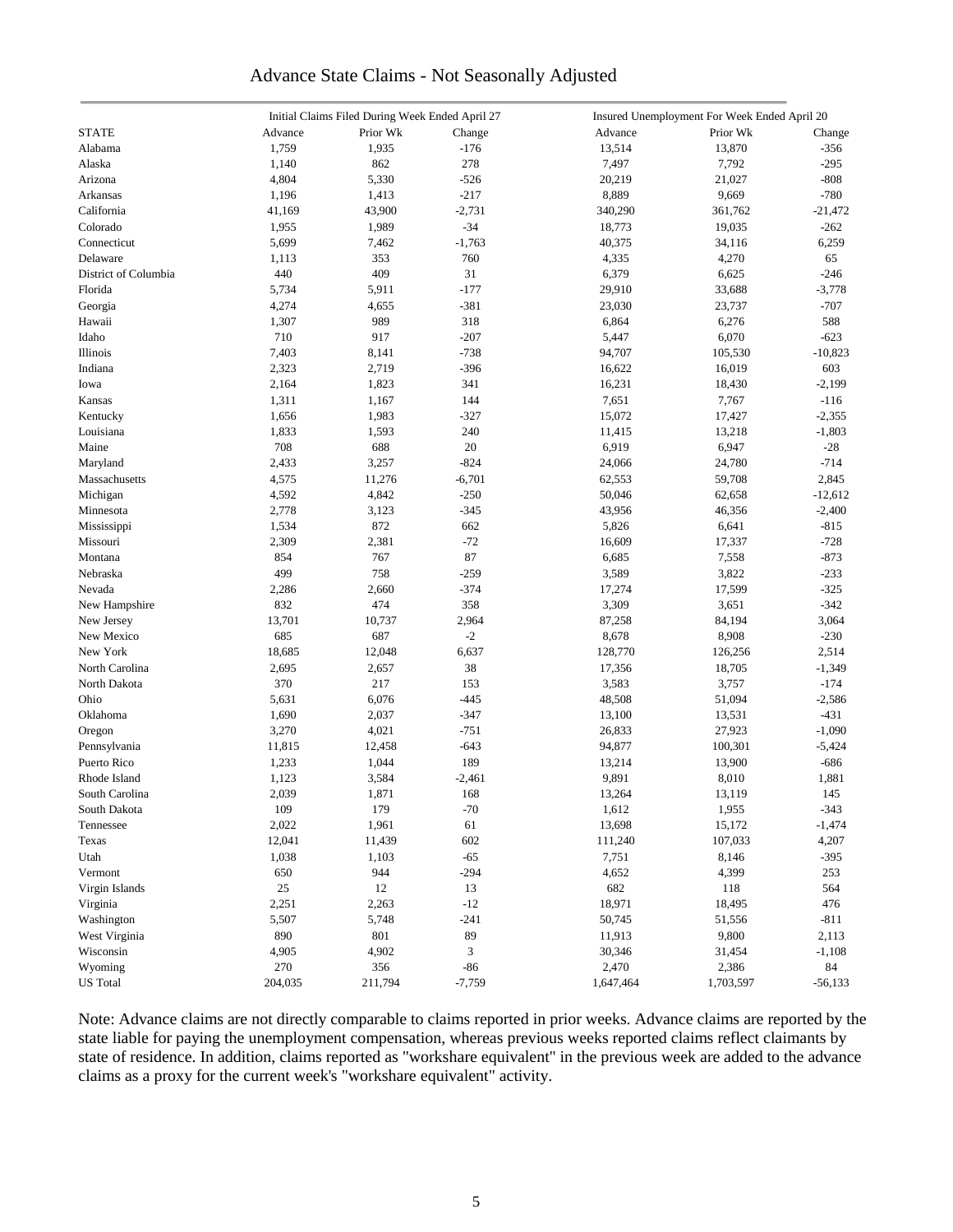# Seasonally Adjusted US Weekly UI Claims (in thousands)

|                        |                | Change<br>from   |         |                | <b>Change</b><br>from |          |            |
|------------------------|----------------|------------------|---------|----------------|-----------------------|----------|------------|
|                        | <b>Initial</b> | <b>Prior</b>     | 4-Week  | <b>Insured</b> | <b>Prior</b>          | 4-Week   |            |
| <b>Week Ending</b>     | <b>Claims</b>  | Week             | Average | Unemployment   | Week                  | Average  | <b>IUR</b> |
| April 21, 2018         | 210            | $-17$            | 223.75  | 1,773          | $-45$                 | 1,823.75 | 1.3        |
| April 28, 2018         | 213            | 3                | 219.25  | 1,787          | 14                    | 1,807.50 | 1.3        |
| May 5, 2018            | 211            | $-2$             | 215.25  | 1,736          | $-51$                 | 1,778.50 | 1.2        |
| May 12, 2018           | 221            | 10               | 213.75  | 1,746          | 10                    | 1,760.50 | 1.2        |
| May 19, 2018           | 227            | 6                | 218.00  | 1,741          | $-5$                  | 1,752.50 | 1.2        |
| May 26, 2018           | 221            | $-6$             | 220.00  | 1,748          | 7                     | 1,742.75 | 1.2        |
| June 2, 2018           | 220            | $-1$             | 222.25  | 1,722          | $-26$                 | 1,739.25 | 1.2        |
| June 9, 2018           | 219            | $-1$             | 221.75  | 1,734          | 12                    | 1,736.25 | 1.2        |
| June 16, 2018          | 219            | $\boldsymbol{0}$ | 219.75  | 1,722          | $-12$                 | 1,731.50 | 1.2        |
| June 23, 2018          | 223            | 4                | 220.25  | 1,745          | 23                    | 1,730.75 | 1.2        |
| June 30, 2018          | 229            | 6                | 222.50  | 1,745          | $\boldsymbol{0}$      | 1,736.50 | 1.2        |
| July 7, 2018           | 212            | $-17$            | 220.75  | 1,753          | 8                     | 1,741.25 | 1.2        |
| July 14, 2018          | 212            | $\boldsymbol{0}$ | 219.00  | 1,745          | $-8$                  | 1,747.00 | 1.2        |
| July 21, 2018          | 217            | 5                | 217.50  | 1,733          | $-12$                 | 1,744.00 | 1.2        |
| July 28, 2018          | 220            | 3                | 215.25  | 1,753          | $20\,$                | 1,746.00 | 1.2        |
| August 4, 2018         | 215            | $-5$             | 216.00  | 1,734          | $-19$                 | 1,741.25 | 1.2        |
| August 11, 2018        | 215            | $\boldsymbol{0}$ | 216.75  | 1,726          | $-8$                  | 1,736.50 | 1.2        |
| August 18, 2018        | 214            | $-1$             | 216.00  | 1,717          | $-9$                  | 1,732.50 | 1.2        |
| August 25, 2018        | 215            | $\mathbf{1}$     | 214.75  | 1,713          | $-4$                  | 1,722.50 | 1.2        |
| September 1, 2018      | 210            | $-5$             | 213.50  | 1,706          | $-7$                  | 1,715.50 | 1.2        |
| September 8, 2018      | 208            | $-2$             | 211.75  | 1,665          | $-41$                 | 1,700.25 | 1.2        |
| September 15, 2018     | 212            | 4                | 211.25  | 1,682          | 17                    | 1,691.50 | 1.2        |
| September 22, 2018     | 212            | 0                | 210.50  | 1,669          | $-13$                 | 1,680.50 | 1.2        |
| September 29, 2018     | 218            | 6                | 212.50  | 1,668          | $^{\rm -1}$           | 1,671.00 | 1.2        |
| October 6, 2018        | 212            | $-6$             | 213.50  | 1,660          | $\mbox{-}8$           | 1,669.75 | 1.2        |
| October 13, 2018       | 215            | 3                | 214.25  | 1,656          | $-4$                  | 1,663.25 | 1.2        |
| October 20, 2018       | 218            | 3                | 215.75  | 1,649          | $-7$                  | 1,658.25 | 1.2        |
| October 27, 2018       | 219            | $\mathbf{1}$     | 216.00  | 1,649          | $\boldsymbol{0}$      | 1,653.50 | 1.2        |
| November 3, 2018       | 217            | $-2$             | 217.25  | 1,678          | 29                    | 1,658.00 | 1.2        |
| November 10, 2018      | 223            | 6                | 219.25  | 1,673          | $-5$                  | 1,662.25 | 1.2        |
| November 17, 2018      | 224            | $\mathbf{1}$     | 220.75  | 1,695          | $22\,$                | 1,673.75 | 1.2        |
| November 24, 2018      | 234            | 10               | 224.50  | 1,654          | $-41$                 | 1,675.00 | 1.2        |
| December 1, 2018       | 229            | $-5$             | 227.50  | 1,667          | 13                    | 1,672.25 | 1.2        |
| December 8, 2018       | 213            | $-16$            | 225.00  | 1,700          | 33                    | 1,679.00 | 1.2        |
| December 15, 2018      | 220            | 7                | 224.00  | 1,699          | $-1$                  | 1,680.00 | 1.2        |
| December 22, 2018      | 223            | 3                | 221.25  | 1,728          | 29                    | 1,698.50 | 1.2        |
| December 29, 2018      | 231            | 8                | 221.75  | 1,708          | $-20$                 | 1,708.75 | 1.2        |
| <b>January 5, 2019</b> | 221            | $-10$            | 223.75  | 1,716          | 8                     | 1,712.75 | 1.2        |
| January 12, 2019       | 217            | $-4$             | 223.00  | 1,707          | $-9$                  | 1,714.75 | 1.2        |
| January 19, 2019       | 211            | $-6$             | 220.00  | 1,739          | 32                    | 1,717.50 | 1.2        |
| January 26, 2019       | 244            | 33               | 223.25  | 1,720          | $-19$                 | 1,720.50 | 1.2        |
| February 2, 2019       | 230            | $-14$            | 225.50  | 1,746          | 26                    | 1,728.00 | 1.2        |
| February 9, 2019       | 231            | 1                | 229.00  | 1,719          | $-27$                 | 1,731.00 | 1.2        |
| February 16, 2019      | 213            | $-18$            | 229.50  | 1,773          | 54                    | 1,739.50 | 1.2        |
| February 23, 2019      | 224            | 11               | 224.50  | 1,749          | $-24$                 | 1,746.75 | 1.2        |
| March 2, 2019          | 218            | $-6$             | 221.50  | 1,757          | 8                     | 1,749.50 | 1.2        |
| March 9, 2019          | 224            | 6                | 219.75  | 1,744          | $-13$                 | 1,755.75 | 1.2        |
| March 16, 2019         | 216            | $\mbox{-}8$      | 220.50  | 1,755          | 11                    | 1,751.25 | 1.2        |
| March 23, 2019         | 212            | $-4$             | 217.50  | 1,726          | $-29$                 | 1,745.50 | 1.2        |
| March 30, 2019         | 204            | $\text{-}8$      | 214.00  | 1,716          | $-10$                 | 1,735.25 | 1.2        |
| April 6, 2019          | 197            | $-7$             | 207.25  | 1,654          | $-62$                 | 1,712.75 | 1.2        |
| April 13, 2019         | 193            | $-4$             | 201.50  | 1,654          | $\boldsymbol{0}$      | 1,687.50 | 1.2        |
| April 20, 2019         | 230            | 37               | 206.00  | 1,671          | 17                    | 1,673.75 | 1.2        |
| April 27, 2019         | 230            | $\boldsymbol{0}$ | 212.50  |                |                       |          |            |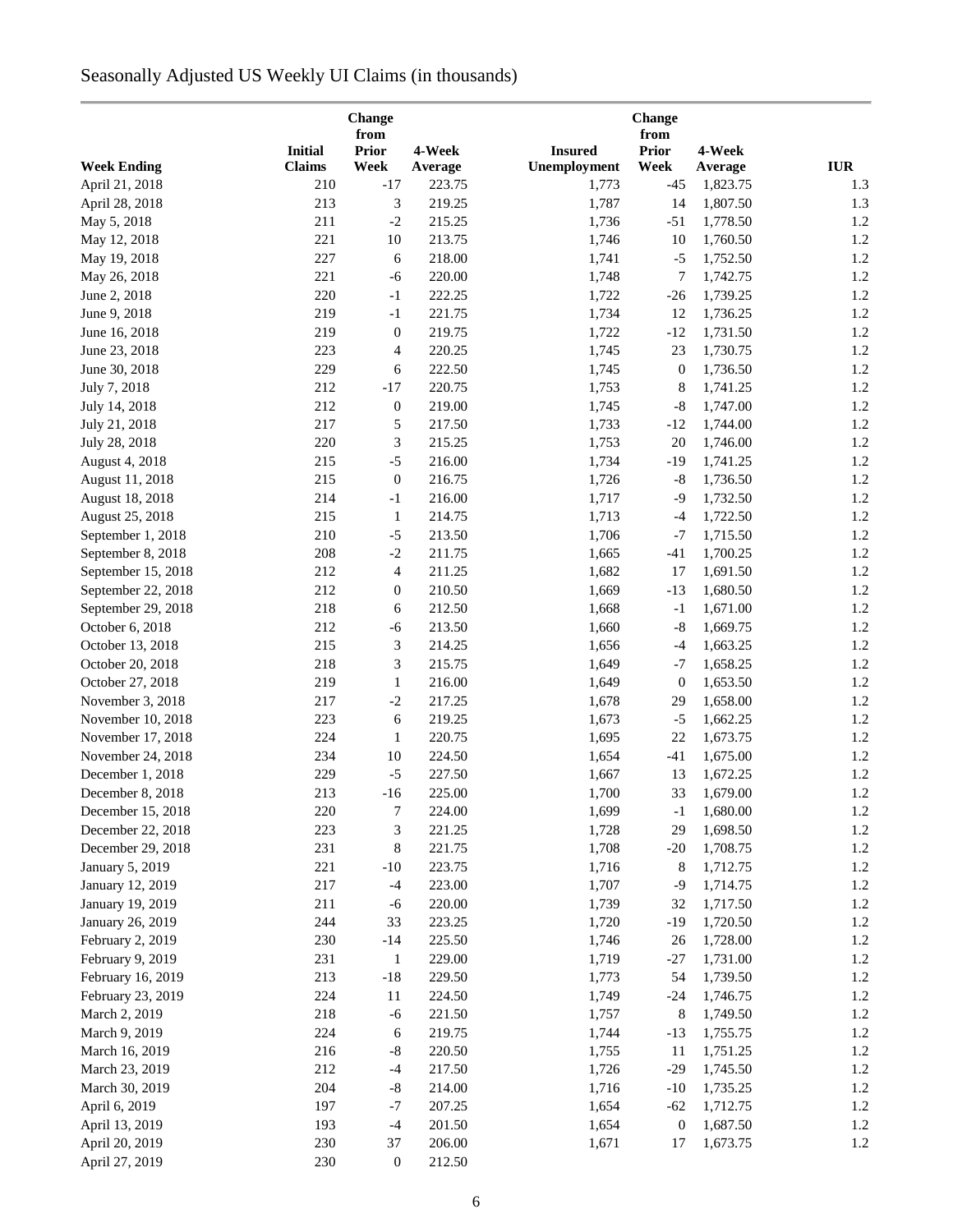#### INITIAL CLAIMS FILED DURING WEEK ENDED

INSURED UNEMPLOYMENT FOR WEEK ENDED

|                              | APRIL 20             |                    |               |                         |                          |                                  |     |               |                    | APRIL 13                                 |                |                                         |
|------------------------------|----------------------|--------------------|---------------|-------------------------|--------------------------|----------------------------------|-----|---------------|--------------------|------------------------------------------|----------------|-----------------------------------------|
|                              |                      | <b>CHANGE FROM</b> |               |                         |                          |                                  |     |               | <b>CHANGE FROM</b> |                                          |                | <b>ALL PROGRAMS</b><br><b>EXCLUDING</b> |
|                              |                      | LAST               | <b>YEAR</b>   |                         |                          |                                  |     | <b>LAST</b>   | <b>YEAR</b>        |                                          |                | <b>RAILROAD</b>                         |
| <b>STATE NAME</b><br>Alabama | <b>STATE</b><br>1935 | WEEK<br>$-446$     | AGO<br>$-117$ | UCFE <sup>1</sup><br>12 | UCX <sup>1</sup><br>3    | STATE $(\frac{9}{6})^2$<br>13870 | 0.7 | WEEK<br>$-97$ | AGO<br>$-582$      | UCFE <sup>1</sup> UCX <sup>1</sup><br>61 | 60             | <b>RETIREMENT</b><br>13991              |
| Alaska                       | 862                  | $-130$             | $-122$        | 5                       | $\boldsymbol{0}$         | 7792                             | 2.5 | $-61$         | $-2100$            | 106                                      | 18             | 7916                                    |
| Arizona                      | 5330                 | $-518$             | $-651$        | 6                       | $\overline{c}$           | 21027                            | 0.8 | 1291          | $-3808$            | 141                                      | 40             | 21208                                   |
| Arkansas                     | 1413                 | $-38$              | $-11$         | 1                       | $\mathbf{1}$             | 9669                             | 0.8 | $-590$        | $-1373$            | 76                                       | 33             | 9778                                    |
| California                   | 43900                | 4471               | 3227          | 98                      | 79                       | 361762                           | 2.1 | 14739         | $-25228$           | 2283                                     | 1305           | 365350                                  |
| Colorado                     | 1989                 | $-48$              | $-335$        | 6                       | 12                       | 19035                            | 0.7 | 799           | $-2304$            | 217                                      | 192            | 19444                                   |
| Connecticut                  | 7462                 | 4008               | 3110          | 6                       | $\mathfrak{2}$           | 34116                            | 2.1 | 616           | $-6334$            | 51                                       | 52             | 34219                                   |
| Delaware                     | 353                  | $-129$             | $-88$         | $\boldsymbol{0}$        | $\mathbf{1}$             | 4270                             | 1.0 | -250          | $-445$             | 9                                        | 10             | 4289                                    |
| District of Columbia         | 409                  | $-10$              | 154           | 20                      | 3                        | 6625                             | 1.2 | -90           | $-1031$            | 334                                      | $\tau$         | 6966                                    |
| Florida                      | 5911                 | $-434$             | $-470$        | 16                      | 22                       | 33688                            | 0.4 | 445           | $-5049$            | 168                                      | 89             | 33945                                   |
| Georgia                      | 4655                 | $-593$             | $-149$        | 30                      | 21                       | 23737                            | 0.6 | $-1100$       | $-1641$            | 167                                      | 152            | 24056                                   |
| Hawaii                       | 989                  | $-139$             | $-204$        | 3                       | 6                        | 6276                             | 1.0 | $-303$        | $-563$             | 74                                       | 58             | 6408                                    |
| Idaho                        | 917                  | $-31$              | 62            | $\overline{4}$          | $\overline{4}$           | 6070                             | 0.9 | $-401$        | 166                | 93                                       | 12             | 6175                                    |
| Illinois                     | 8141                 | 413                | $-322$        | 9                       | 10                       | 105530                           | 1.8 | $-4715$       | $-8128$            | 364                                      | 157            | 106051                                  |
| Indiana                      | 2719                 | 349                | 739           | $\overline{4}$          | $\overline{c}$           | 16019                            | 0.5 | 296           | $-404$             | 23                                       | 27             | 16069                                   |
| Iowa                         | 1823                 | $-13$              | 77            | 5                       | 3                        | 18430                            | 1.2 | -1887         | $-932$             | 43                                       | 29             | 18502                                   |
| Kansas                       | 1167                 | $-131$             | $-246$        | 3                       | 6                        | 7767                             | 0.6 | $-232$        | $-1188$            | 35                                       | 22             | 7824                                    |
| Kentucky                     | 1983                 | $-125$             | 49            | $\mathbf{0}$            | 6                        | 17427                            | 0.9 | 649           | $-1002$            | 90                                       | 87             | 17604                                   |
| Louisiana                    | 1593                 | $-294$             | $-367$        | $\overline{4}$          | $\mathbf{2}$             | 13218                            | 0.7 | $-196$        | $-2254$            | 45                                       | 13             | 13276                                   |
| Maine                        | 688                  | $-23$              | 24            | $\boldsymbol{0}$        | $\boldsymbol{0}$         | 6947                             | 1.2 | $-244$        | $-136$             | 31                                       | 10             | 6988                                    |
| Maryland                     | 3257                 | 477                | 421           | 15                      | 3                        | 24780                            | 1.0 | $-714$        | $-4647$            | 216                                      | 87             | 25083                                   |
| Massachusetts                | 11276                | 6811               | 2558          | 5                       | 5                        | 59708                            | 1.7 | $-4781$       | 2142               | 130                                      | 79             | 59917                                   |
| Michigan                     | 4842                 | $-737$             | 16            | 9                       | 8                        | 62658                            | 1.5 | 1853          | 2562               | 137                                      | 62             | 62857                                   |
| Minnesota                    | 3123                 | 319                | 72            | 3                       | $\mathbf{2}$             | 46356                            | 1.6 | -2655         | $-4488$            | 79                                       | 58             | 46493                                   |
| Mississippi                  | 872                  | $-221$             | $-165$        | $\overline{4}$          | $\overline{c}$           | 6641                             | 0.6 | $-2$          | $-695$             | 89                                       | 18             | 6748                                    |
| Missouri                     | 2381                 | $-443$             | $-188$        | 3                       | 6                        | 17337                            | 0.6 | $-696$        | $-4168$            | 91                                       | 24             | 17452                                   |
| Montana                      | 767                  | $-48$              | $-55$         | 5                       | $\mathbf{1}$             | 7558                             | 1.7 | $-538$        | $-767$             | 205                                      | 19             | 7782                                    |
| Nebraska                     | 758                  | 192                | 178           | $\mathbf{2}$            | $\mathbf{0}$             | 3822                             | 0.4 | $-450$        | $-570$             | 21                                       | 8              | 3851                                    |
| Nevada                       | 2660                 | 464                | 382           | $\overline{2}$          | $\overline{4}$           | 17599                            | 1.3 | 148           | $-1676$            | 123                                      | 40             | 17762                                   |
| New Hampshire                | 474                  | $-7$               | $-49$         | $\overline{2}$          | $\mathbf{0}$             | 3651                             | 0.6 | $-202$        | $-550$             | $\mathbf{1}$                             | $\overline{c}$ | 3654                                    |
| New Jersey                   | 10737                | 3096               | 3532          | 11                      | 8                        | 84194                            | 2.1 | $-4569$       | $-9270$            | 198                                      | 180            | 84572                                   |
| New Mexico                   | 687                  | $-128$             | $-22$         | $\mathbf{1}$            | 3                        | 8908                             | 1.1 | $-238$        | $-629$             | 171                                      | 38             | 9117                                    |
| New York                     | 12048                | $-83$              | $-1401$       | 28                      | 26                       | 126256                           | 1.4 | -6368         | $-14697$           | 331                                      | 316            | 126903                                  |
| North Carolina               | 2657                 | $-395$             | 86            | $\overline{7}$          | 20                       | 18705                            | 0.4 | $-544$        | $-813$             | 96                                       | 111            | 18912                                   |
| North Dakota                 | 217                  | $-55$              | $-58$         | 6                       | 1                        | 3757                             | 0.9 | $-697$        | $-1230$            | 14                                       | 2              | 3773                                    |
| Ohio                         | 6076                 | 841                | 852           | 9                       | $\tau$                   | 51094                            | 1.0 | -3847         | $-5618$            | 99                                       | 116            | 51309                                   |
| Oklahoma                     | 2037                 | 213                | 698           | 6                       | $\overline{\mathcal{A}}$ | 13531                            | 0.9 | 83            | 98                 | 51                                       | 55             | 13637                                   |
| Oregon                       | 4021                 | $-331$             | 621           | 18                      | 10                       | 27923                            | 1.5 | $-713$        | 183                | 388                                      | 64             | 28375                                   |
| Pennsylvania                 | 12458                | 963                | 56            | 57                      | 21                       | 100301                           | 1.7 | $-523$        | -17660             | 440                                      | 210            | 100951                                  |
| Puerto Rico                  | 1044                 | $-386$             | $-15$         | $\overline{2}$          | $\boldsymbol{0}$         | 13900                            | 1.7 | $-1097$       | $-5699$            | 135                                      | 41             | 14076                                   |
| Rhode Island                 | 3584                 | 2833               | 953           | $\boldsymbol{0}$        | $\sqrt{2}$               | 8010                             | 1.7 | $-856$        | $-590$             | 18                                       | 15             | 8043                                    |
| South Carolina               | 1871                 | $-167$             | $-73$         | 3                       | 3                        | 13119                            | 0.6 | $-415$        | $-1203$            | 47                                       | 69             | 13235                                   |
| South Dakota                 | 179                  | 98                 | 22            | 10                      | $\boldsymbol{0}$         | 1955                             | 0.5 | $-172$        | $-326$             | 34                                       | 3              | 1992                                    |
| Tennessee                    | 1961                 | $-203$             | 45            | $\mathbf{1}$            | 16                       | 15172                            | 0.5 | $-2770$       | $-2943$            | 82                                       | 60             | 15314                                   |
| Texas                        | 11439                | $-2429$            | $-782$        | 64                      | 86                       | 107033                           | 0.9 | $-674$        | $-16957$           | 811                                      | 1014           | 108858                                  |
| Utah                         | 1103                 | $-261$             | 13            | 11                      | 4                        | 8146                             | 0.6 | 145           | $-81$              | 97                                       | 17             | 8260                                    |
| Vermont                      | 944                  | 246                | $\mbox{-}8$   | $\mathfrak{2}$          | $\boldsymbol{0}$         | 4399                             | 1.5 | 18            | $-177$             | 14                                       | $\mathbf{1}$   | 4414                                    |
| Virgin Islands               | 12                   | $\boldsymbol{0}$   | $-14$         | $\boldsymbol{0}$        | $\mathbf{0}$             | 118                              | 0.4 | $-418$        | $-1576$            | $\boldsymbol{0}$                         | $\overline{c}$ | 120                                     |
| Virginia                     | 2263                 | $-30$              | $-56$         | 8                       | 6                        | 18495                            | 0.5 | $-760$        | $-3320$            | 175                                      | 180            | 18850                                   |
| Washington                   | 5748                 | $-1191$            | 57            | $\mathfrak{2}$          | 18                       | 51556                            | 1.6 | $-1025$       | 2266               | 351                                      | 443            | 52350                                   |
| West Virginia                | 801                  | $-157$             | $-106$        | $\boldsymbol{0}$        | $\boldsymbol{2}$         | 9800                             | 1.5 | $-207$        | $-287$             | 50                                       | 15             | 9865                                    |
| Wisconsin                    | 4902                 | 218                | $-347$        | $\overline{4}$          | 5                        | 31454                            | 1.1 | $-1669$       | $-2800$            | 88                                       | 18             | 31560                                   |
| Wyoming                      | 356                  | $-241$             | 72            | 1                       | $\boldsymbol{2}$         | 2386                             | 0.9 | 82            | $-1328$            | 31                                       | 5              | 2422                                    |
| Totals                       | 211794               | 15397              | 11655         | 533                     | 460                      | 1703597 1.2                      |     | $-26602$      | $-161850$          | 9224                                     | 5745           | 1718566                                 |
|                              |                      |                    |               |                         |                          |                                  |     |               |                    |                                          |                |                                         |

Figures appearing in columns showing over-the-week changes reflect all revisions in data for prior week submitted by state agencies.

1. The Unemployment Compensation program for Federal Employees (UCFE) and the Unemployment Compensation for Ex-servicemembers (UCX) exclude claims filed jointly under other programs to avoid duplication.

2. Rate is not seasonally adjusted. The source of U.S. total covered employment is BLS.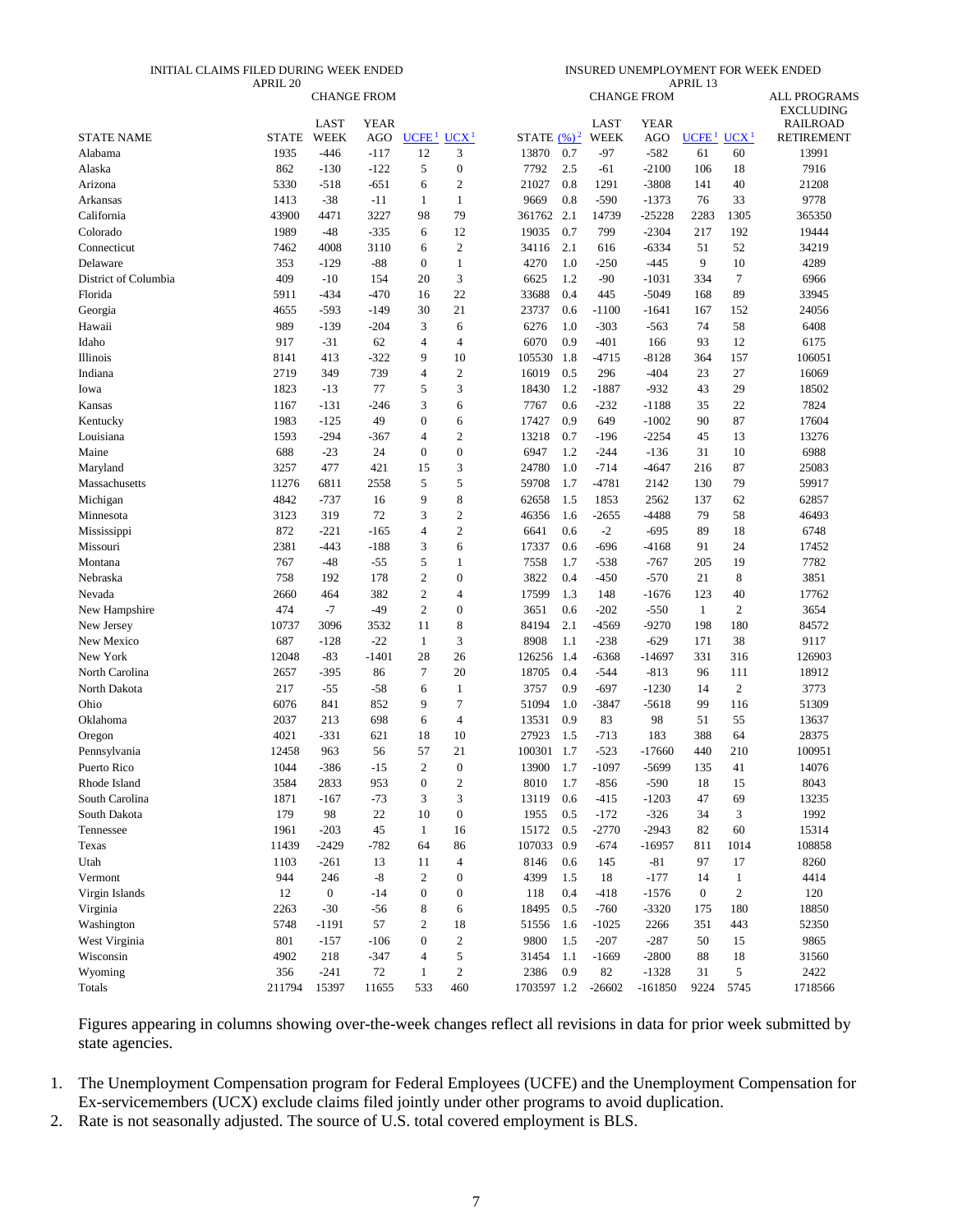# **UNADJUSTED INITIAL CLAIMS FOR WEEK ENDED APRIL 20, 2019**

# STATES WITH AN INCREASE OF MORE THAN 1,000

| <b>State</b>  |          | <b>Change</b> State Supplied Comment                                                                                                                                                                                      |
|---------------|----------|---------------------------------------------------------------------------------------------------------------------------------------------------------------------------------------------------------------------------|
| MA            | $+6.811$ | Layoffs in the educational service and retail trade industries.                                                                                                                                                           |
| <b>CA</b>     |          | $+4,471$ Layoffs in the service industry.                                                                                                                                                                                 |
| <b>CT</b>     | $+4.008$ | No comment.                                                                                                                                                                                                               |
| NI            |          | +3,096 Layoffs in the educational service, accommodation and food service, transportation and<br>warehousing, administrative, support, waste management and remediation service, and public<br>administration industries. |
| <sub>RI</sub> | $+2.833$ | Layoffs in the educational service industry.                                                                                                                                                                              |

# STATES WITH A DECREASE OF MORE THAN 1,000

| <b>State</b> | <b>Change</b> State Supplied Comment |
|--------------|--------------------------------------|
| TX           | $-2,429$ No comment.                 |
| <b>WA</b>    | $-1.191$ No comment.                 |